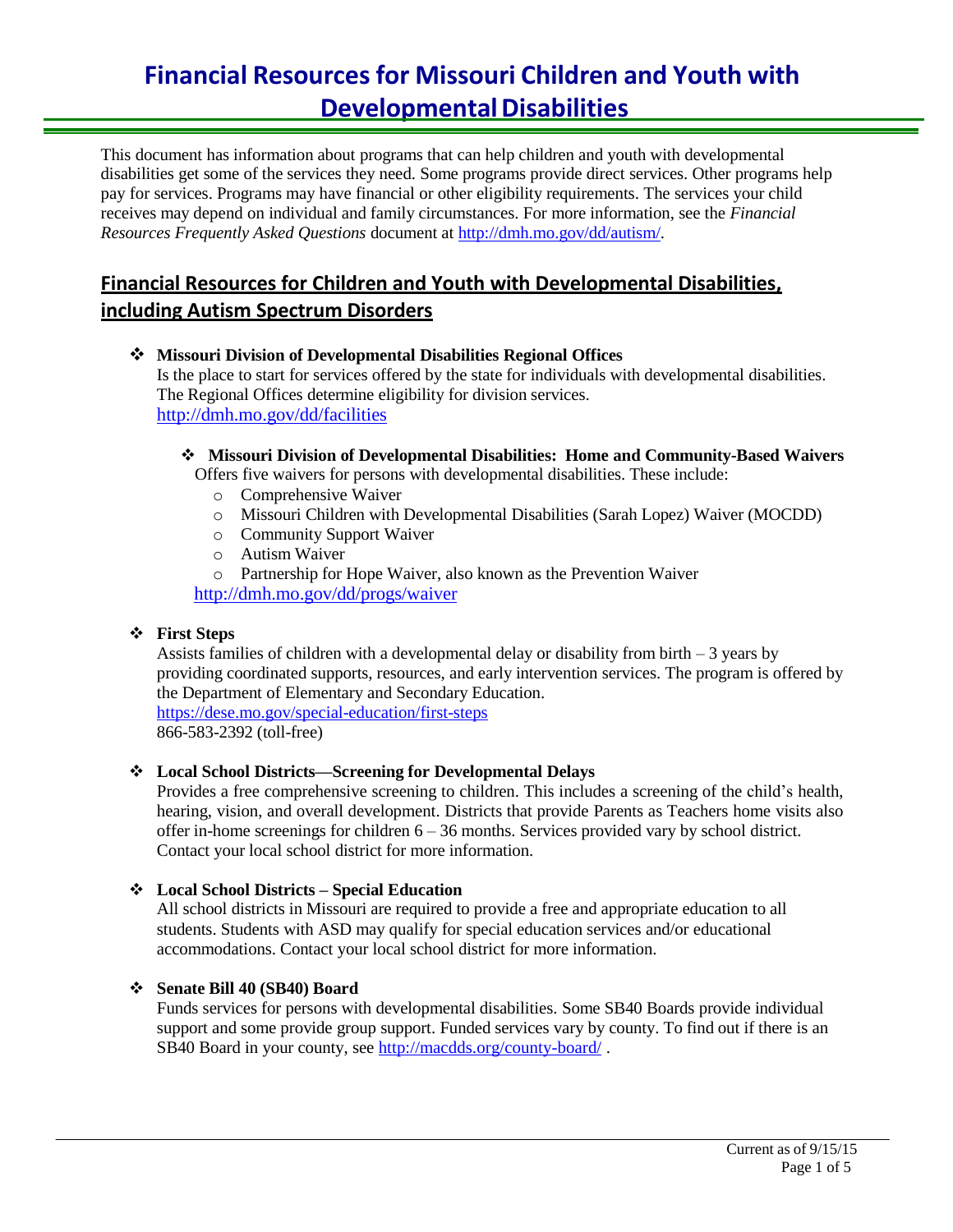## **Missouri's Autism Insurance Law**

Requires private insurance companies in Missouri to provide coverage, under group health insurance policies, for applied behavioral analysis (ABA) therapy and other health services for children diagnosed with autism spectrum disorder. <http://insurance.mo.gov/consumers/autismFAQ/>

#### **Missouri Health Insurance Pool (MHIP)**

Provides medical and prescription coverage to Missourians who can't find insurance in the standard market because of a health condition and to those whose insurance through an employer has ended. MHIP's coverage is offered through two pools: the state pool and a federal pool. Contact MHIP for coverage and eligibility requirements.

[www.mhip.org](http://www.mhip.org/) 800-821-2231 (toll-free)

## **Supplemental Security Income** (SSI)

Provides cash to help pay for basic needs, like food, clothing, and shelter. Children and adults with disabilities can apply. Eligibility is based on significant physical, developmental or mental impairments that are expected to last over one year. Specific financial guidelines apply. <http://ssa.gov/ssi/>

800-772-1213 (toll-free) (TTY 800-325-0778)

#### **Bureau of Special Health Care Needs**

Offers service coordination and funding for medically necessary services for children and youth with complex physical health care needs and their families. Medical and financial eligibility guidelines must be met to receive funded services.

[www.dhss.mo.gov/SHCN](http://www.dhss.mo.gov/SHCN) 800-451-0669 (toll-free)

#### Programs for persons under 21:

- o **Children and Youth with Special Health Care Needs** Provides service coordination and limited funding for medically necessary services.
- o **Family Partnership Initiative**

Provides information, support, and networking opportunities for children and youth with special health care needs and their families.

o **Healthy Children and Youth Program** Provides service coordination and authorization of medically necessary services.

## **Autism Speaks - Autism Cares Grant**

Grant may provide up to \$1000 in emergency funding to cover the cost of critical living expenses such as housing, utilities, car repair childcare, funeral expenses, etc. (autism medical treatments and services are not covered)

888-AUTISM-2 (toll-free) [www.autismcares.org](http://www.autismcares.org/)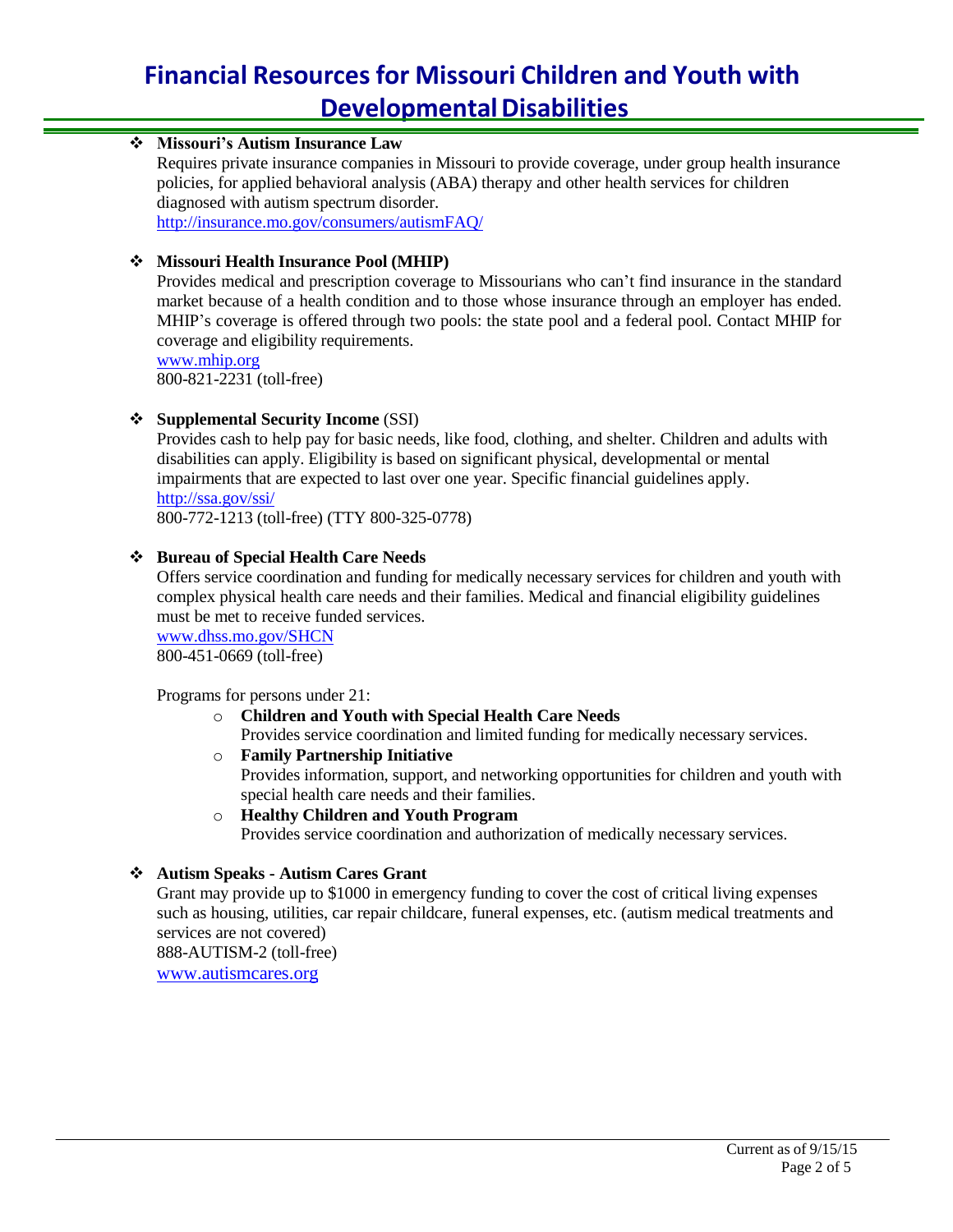## **Action for Autism**

Provides grants to help pay for assessments, education, therapies, special programs/camps, and equipment/technology needs. Families must live within a 250-mile radius of St. Louis, Missouri. Child with autism must be 17 or younger.

[www.afastl.org](http://www.afastl.org/) 636-449-0352

#### **United Healthcare Children's Foundation**

Offers medical assistance grants of up to \$5,000 for medical services or equipment not fully covered by commercial health insurance. Includes speech and physical therapy; equipment such as wheelchairs, braces, hearing aids and eyeglasses; and other needs. [www.uhccf.org](http://www.uhccf.org/)

## **Midwest Special Needs Trust**

Provides trust services for people with disabilities. Charitable programs and grants are also available. [www.midwestspecialneedstrust.org](http://www.midwestspecialneedstrust.org/) 888-671-1069 (toll-free)

## **Firsthand Foundation**

Helps children with health related needs when other financial resources are exhausted. <https://www.firsthandfoundation.org/> 816-201-1569

# **Additional Financial Resources for Income-Eligible Children and Families**

 **Family Support Division (FSD), within the Missouri Department of Social Services** Offers cash assistance, food stamps, energy assistance, access to health insurance, and more. Eligibility requirements vary by the type of program, but often include an assessment of family income. To find your local FSD office go to: <http://dss.mo.gov/fsd/> 800-735-2466 (toll-free)

#### **MO HealthNet (Missouri Medicaid)**

Offers health insurance for low-income individuals, including children, families, and persons who are elderly, blind, or disabled. Provides hospital, dental, medications, and vision coverage.

For Kids [www.dss.mo.gov/fsd/mchild.htm](http://www.dss.mo.gov/fsd/mchild.htm) For Families [www.dss.mo.gov/fsd/maf.htm](http://www.dss.mo.gov/fsd/maf.htm)

For the Aged, Blind, and Disabled [www.dss.mo.gov/fsd/massist.htm](http://www.dss.mo.gov/fsd/massist.htm) 800-392-2161 (toll-free)

 **Children's Health Insurance Program (CHIP)** Provides health insurance to children from working families with incomes too high to qualify for MO HealthNet (Medicaid), but too low to afford private health insurance. Provides coverage for prescription drugs, vision, hearing, and mental health services. [www.dss.mo.gov/fsd/mchild.htm](http://www.dss.mo.gov/fsd/mchild.htm) 800-392-2161 (toll-free)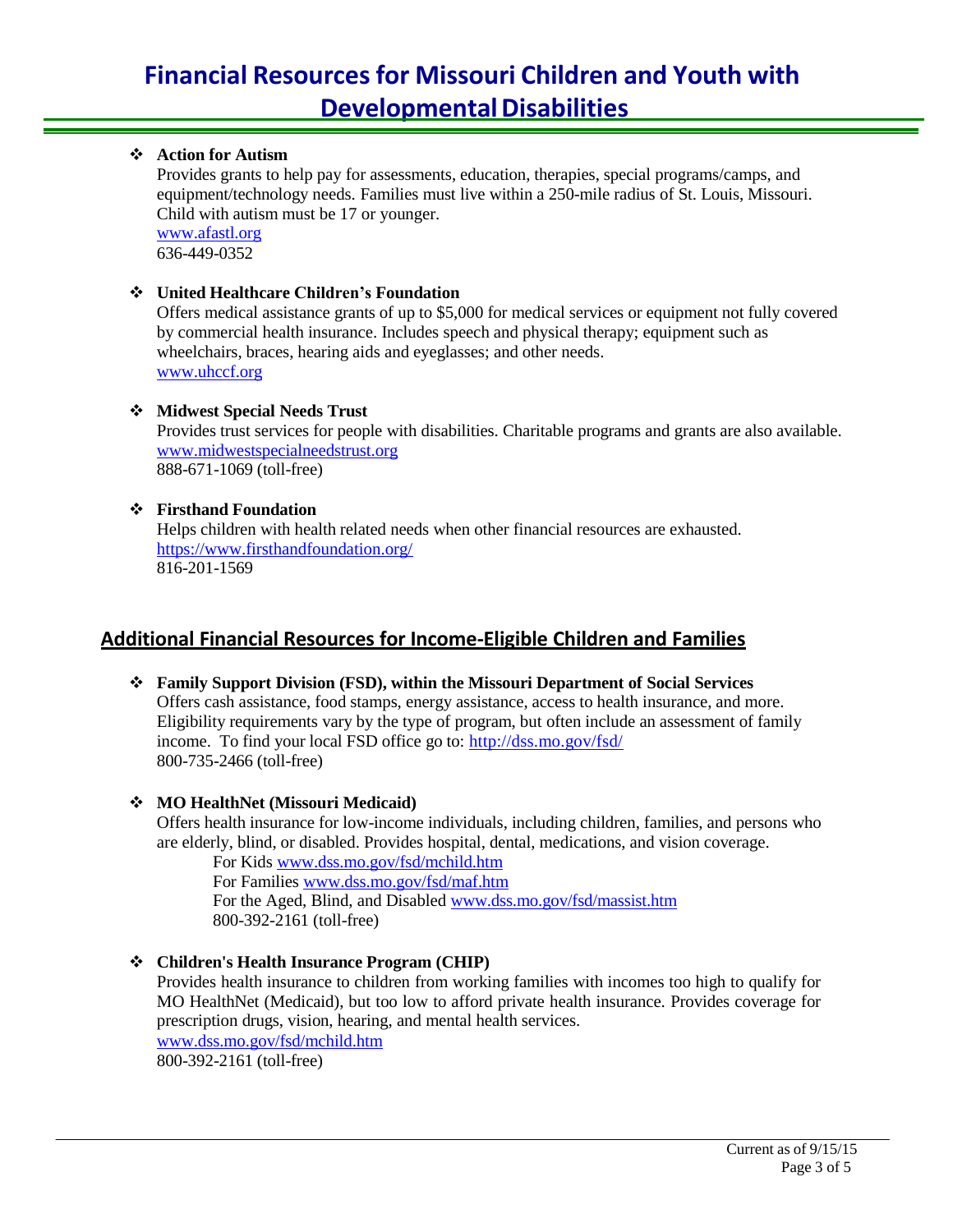**Women, Infants, and Children (WIC)** Offers nutrition education and food vouchers for pregnant women and children under 5 years old who meet income eligibility guidelines. <http://health.mo.gov/living/families/wic/index.php> 800-392-8209 (toll-free)

#### **Family Nutrition Education Program**

Provides education on nutrition and healthy lifestyles for children and adults. [http://extension.missouri.edu/fnep](http://extension.missouri.edu/fnep/)/ 573-882-9760

#### **Dental Services**

Provides dental care and funding for dental care for persons who are income-eligible. For a list of resources, go to: <http://www.modental.org/>

#### **Low Income Home Energy Assistance & Weatherization Assistance**

Helps persons who meet income eligibility guidelines pay their energy bills and make their homes energy efficient. Can also provide housing vouchers. To find your local agency, go to: <http://www.benefits.gov/benefits/benefit-details/1573> 573-634-2969

#### **Transportation Services**

o **OATS**

Provides rides to the doctor or other appointments for eligible persons. Serves 87 counties in Missouri.

<http://www.oatstransit.org/> 573-443-4516 or 888-875-6287 (toll-free)

#### o **Southeast Missouri Transportation Service (SMTS)**

Provides rides to the doctor or other appointments for eligible persons. Serves 20 counties in Southeast Missouri.

[www.ridesmts.or](http://www.ridesmts.org/)g 800-273-0646 (toll-free)

#### o **Missouri Department of Transportation (MODOT)**

Keeps a list of agencies that provide transportation for persons with disabilities. See "Transit Links" on the website below. [www.modot.mo.gov/multimodal](http://www.modot.mo.gov/multimodal) 888-275-6636 (toll-free)

#### o **MO HealthNet Non-Emergency Medical Transportation (NEMT)**

Provides rides to appointments for eligible MO HealthNet (Medicaid) recipients. MO HealthNet: 866-269-5927 (toll-free) Missouri Care Health Plan: 800-695-5791 (toll-free) Healthcare USA: 800-688-3752 (toll-free) Molina Healthcare: 888-867-9155, menu option1 (toll-free)